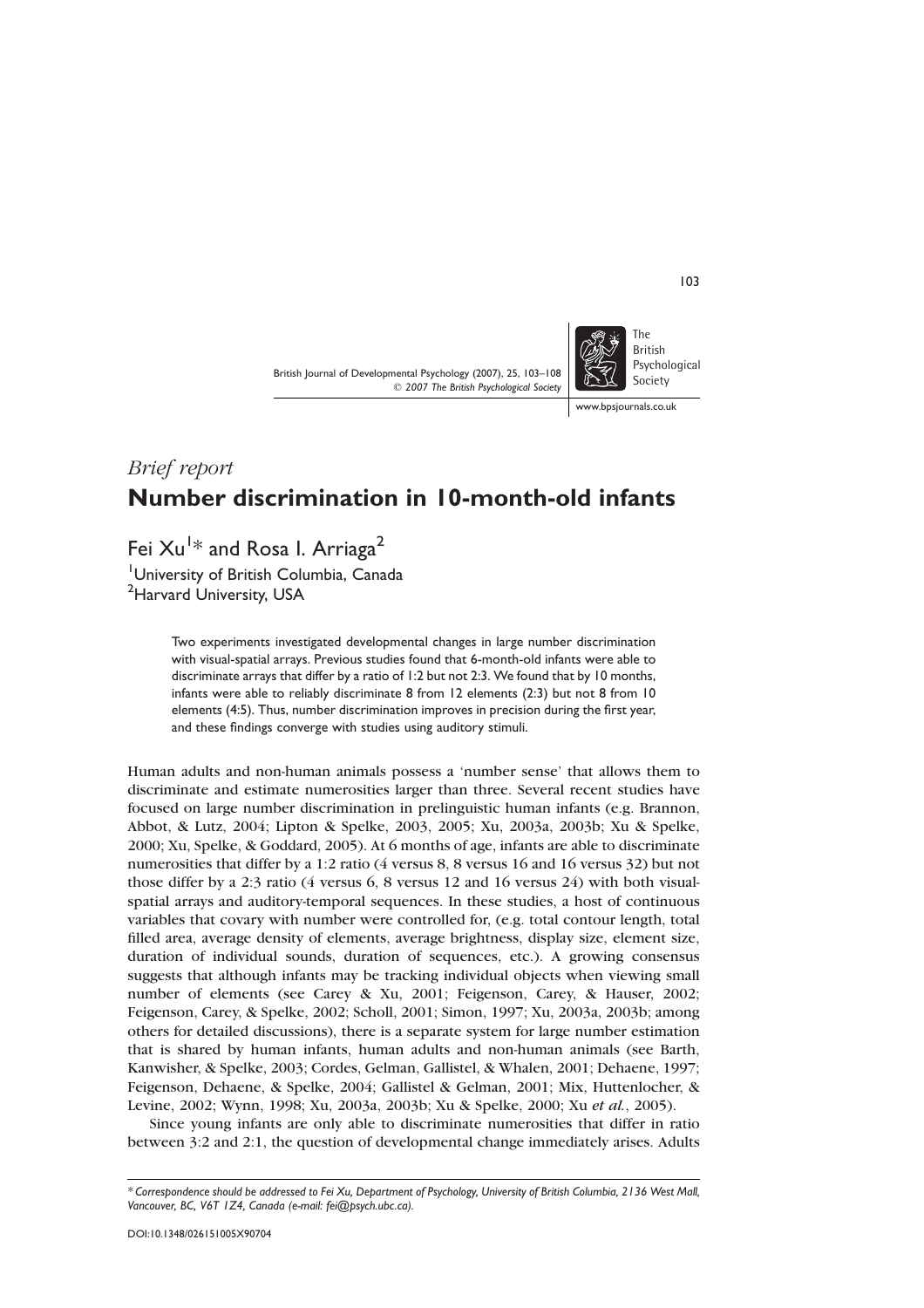#### 104 Fei Xu and Rosa I. Arriaga

can discriminate large arrays of filled discs with a ratio of 1:1.15 (Van Oeffelen & Vos, 1982), much more precisely than infants. When can infants discriminate numerosities with a ratio of 3:2 or smaller with visual-spatial arrays? Studies by Lipton and Spelke (2003, 2005) found that by about 9 months, infants were able to discriminate 8 from 12 sounds but not 8 from 10 sounds. Does the same developmental change occur with visual-spatial arrays? The current experiments attempt to answer this question.

Experiment 1 investigated whether 10-month-old infants<sup>1</sup> discriminate between 8 elements and 12 elements (2:3 ratio). Experiment 2 investigated whether 10-month-old infants discriminate between 8 elements and 10 elements (4:5 ratio).

# EXPERIMENT 1

#### Method

## **Particibants**

Participants in the study were 24 full term infants (mean age 10 months 5 days, ranging from 9 months 25 days to 10 months 30 days; half girls, half boys). There were four additional infants who were excluded from the sample because of fussiness (2) and parental interference (2).

## **Apparatus**

Infants sat on a parent's lap about 60 cm from a computer screen that provided the only source of illumination in the room. The screen was placed at the infant's gaze level. Parents were asked to close their eyes or fixate on their infant's shoulders but not to look at the screen. Parents were also instructed not to talk or direct the infant's attention in any way. Video-recordings were made to assess parental compliance.

The computer screen was surrounded by black panels that occluded the back of the room. The black panels also provided 'peepholes' for the experimenters to monitor the infant's behaviour. An observer sat behind the panels and recorded looking times by pressing a button that was connected to a computer. The observer recorded looking time whenever the reflection of the screen was visible on the infant's eyes.

## Design

Equal numbers of male and female participants were habituated to displays with 8 or 12 elements. Following habituation, infants were presented with six test trials in which three pairs of displays with 8 elements and 12 elements were shown alternately, in a counterbalanced order.

## Stimuli

Displays were constructed using the same software that was used by Xu and Spelke (2000) and the displays for this study had the same dimensions as those used in their 8- versus 12 element experiment. The only difference was that the displays were presented on a 12 inch computer monitor rather than on a cardboard background.

Displays consisted of filled disks. Each set of six habituation displays consisted of 8 or 12 disks that varied in size and position across trials (see Figure 1). The less numerous displays

<sup>1</sup> These experiments were conducted concurrently with the studies reported in Lipton and Spelke (2003). It was coincidental that we tested 10-month-old infants whereas they tested 9-month-old infants.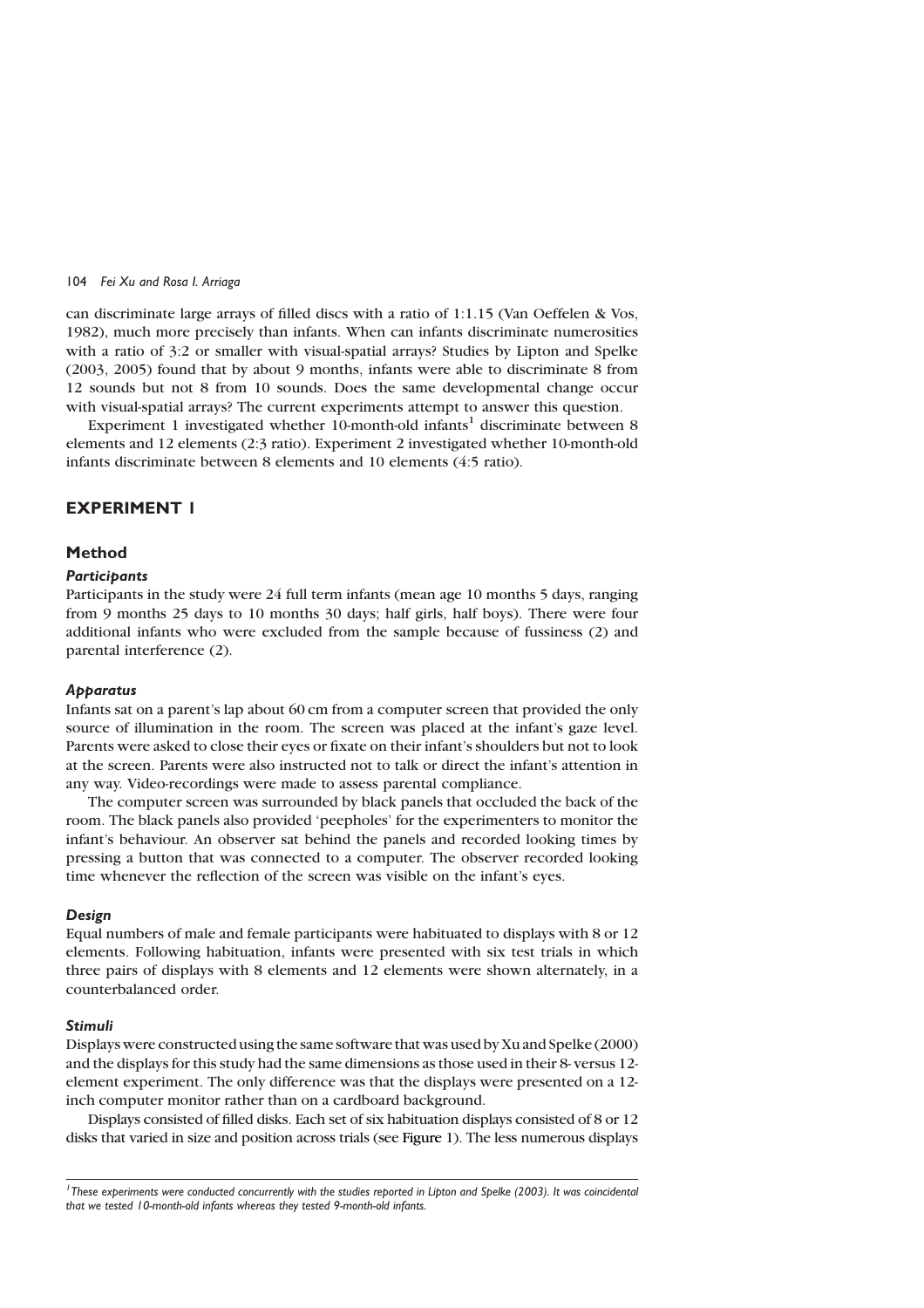

#### Number discrimination in infants 105

Figure 1. Schematic representation of the displays in Experiment 1.

therefore had a third of the element density. The dot positions were chosen randomly from a matrix; displays that looked too cluttered were discarded. Each habituation display measured  $20 \times 19$  cm. The mean disk size was  $2.24$  cm in diameter (range  $1.41$ – $2.82$  cm) for the 8-element displays and 1.82 cm (range 1.14–2.44 cm) for the 12-element displays. Element densities in the 8- and 12-disk displays were .021 and .031 element/cm<sup>2</sup>, respectively.

For the test displays, element density was equated and equidistant from the habituation densities. The display size was  $16 \times 19$  cm for the 8-element displays and  $19 \times 24$  cm for the 12-element displays (see Figure 1). The individual elements were 2 cm in diameter and the average density was .026 element/ $\text{cm}^2$  for all test displays.

#### Procedure

A set of six habituation displays was presented in a randomly repeating order for each infant. Participants viewed one display on each trial, which began with a minimum of 0.5-second look at the display and ended with the first 2-second look away. Habituation criterion was met when the infant's looking time declined by 50% or more over three consecutive trials, relative to the total looking time of the first three trials that summed to at least 12 seconds. The maximum number of habituation trials was 14. After habituation, infants were shown the six test displays following the same procedure and alternating between the two numerosities.

## Results

 $A$  2  $\times$  2  $\times$  3 ANOVA examining the effect of habituation condition (8 or 12), test trial (old or new number) and test trial pair on looking times revealed a significant main effect of test trial type,  $F(1, 22) = 17.905$ ,  $p < .001$  (Figure 2). The infants (20 out of 24) looked longer at the new number displays ( $M = 6.0$  seconds,  $SD = 4.1$ ) than at the old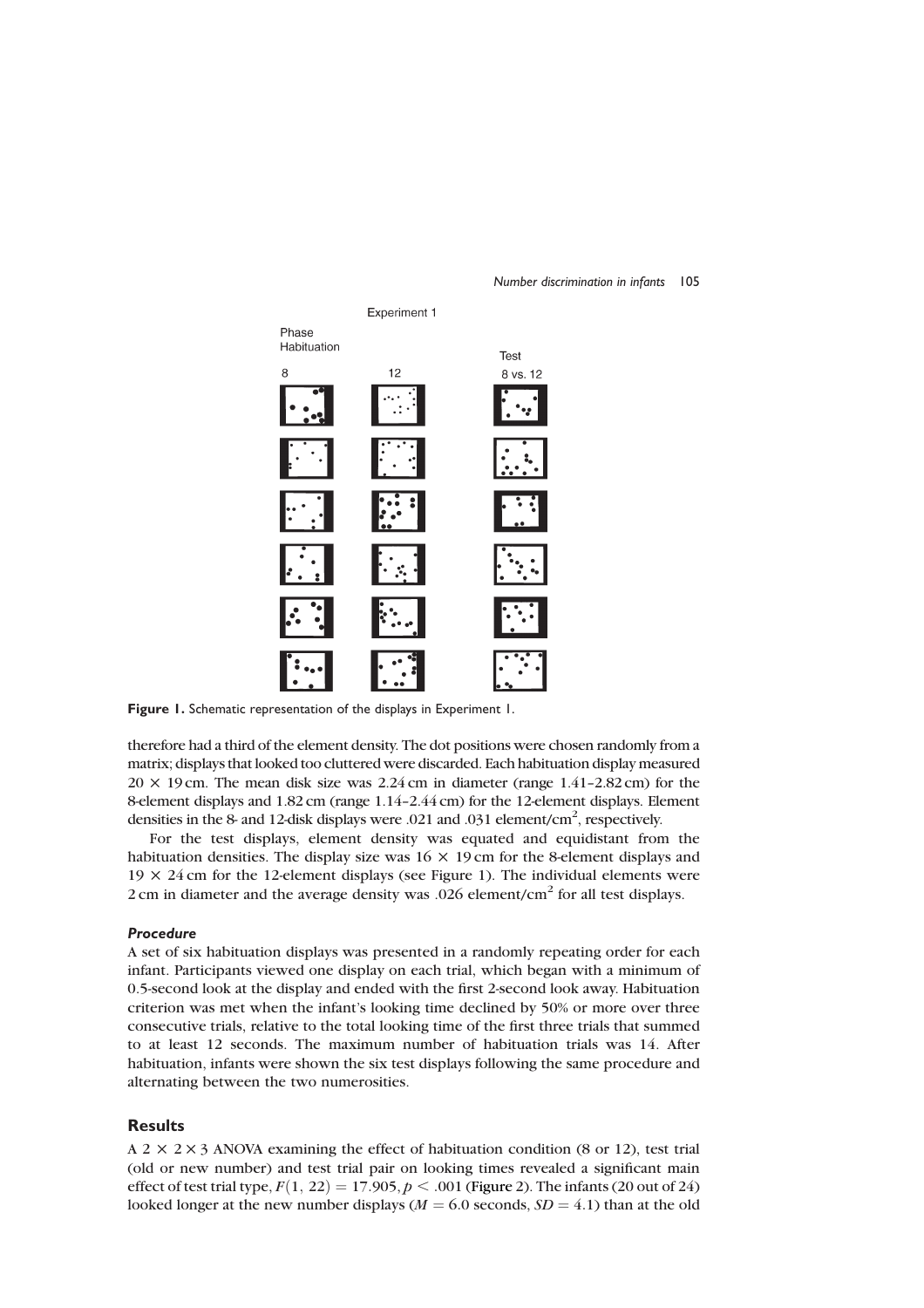



Figure 2. Mean looking times for new versus old numbers in Experiment 1.

number displays ( $M = 3.9$  seconds,  $SD = 2.4$ ). There were no other statistically reliable main effects or interactions.

# **Discussion**

Ten-month-old infants distinguished between 8- and 12-element displays when continuous variables such as total area, average density of the elements, average brightness of the displays, element size and display size were controlled. Although 6-month-old infants were not able to discriminate 8 from 12 elements (Xu & Spelke, 2000; Lipton & Spelke, 2003), 9- and 10-month-old infants are able to with both visual-spatial and auditory-temporal arrays (Lipton & Spelke, 2003, 2005). These results suggest that as infants get older, they are able to discriminate between displays that differ in smaller ratios. In Experiment 2, we asked what the ratio limit is for 10-month-old infants by investigating whether they can discriminate 8 elements from 10 elements (4:5 ratio).

## EXPERIMENT 2

## Method

The method was the same as in Experiment 1, except for the following.

## **Participants**

There were 24 full-term infants who participated in the study (mean age 10 months 6 days, ranging from 9 months 29 days to 10 months 25 days; half girls, half boys); two additional infants were excluded from the sample because of fussiness.

## Stimuli

Each habituation display measured 20  $\times$  19 cm. The mean element size was 2.24 cm in diameter for the 8-element displays (same as in Experiment 1) and 2.0 cm in diameter for the 10-element displays. Element densities in the 8- and 10-element displays were .021 element/cm<sup>2</sup> and .026 element/cm<sup>2</sup>, respectively.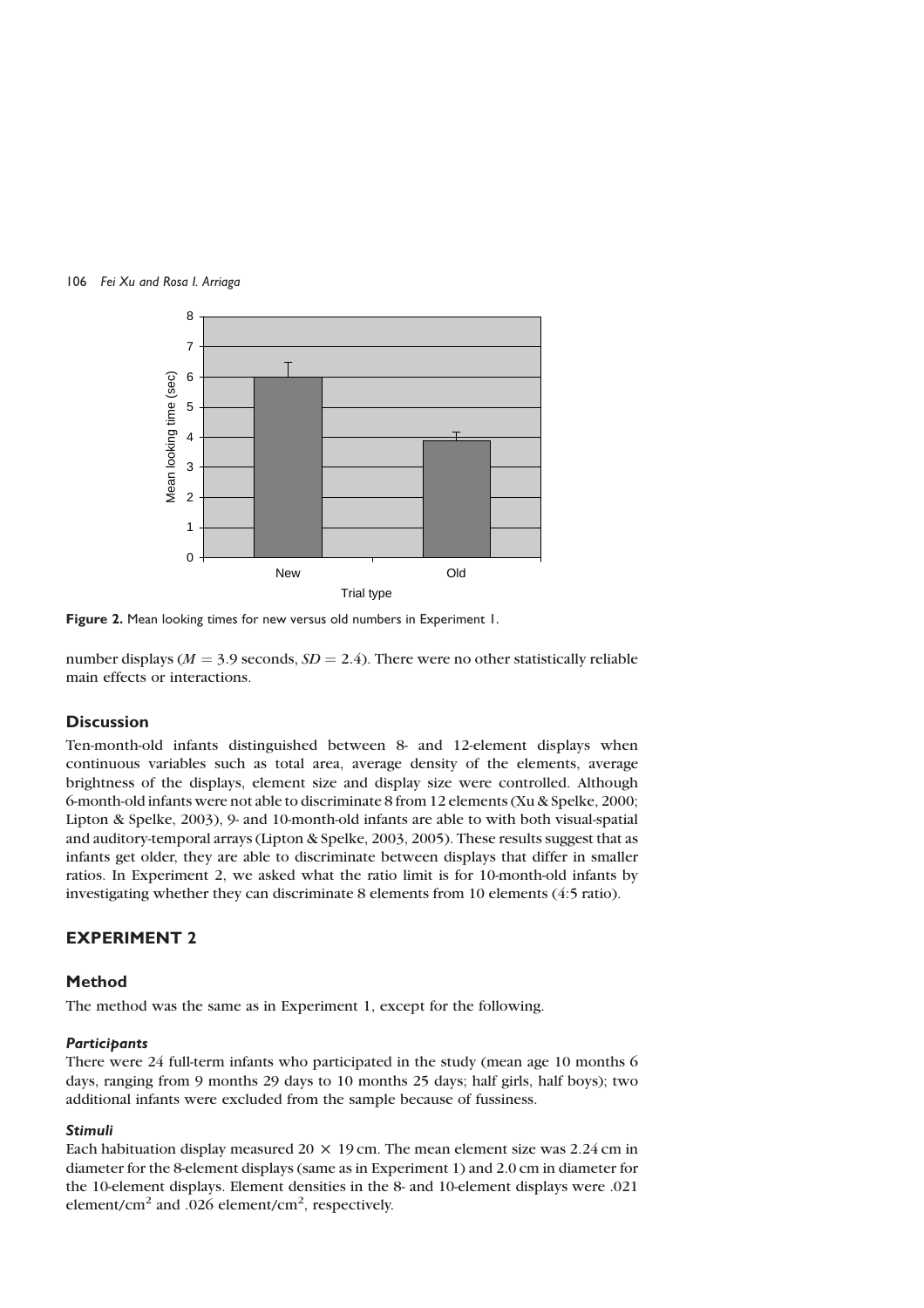

For the test displays, element density was equated and equidistant from the habituation densities (.0235 element/cm<sup>2</sup>) display height was 19 cm. The widths for the displays were 18.0 and 22.5 cm for the 8- and 10-dot displays, respectively. The disks were 2.12 cm in diameter and the average density was .0235 element/cm<sup>2</sup>, for all test displays.

## Results and discussion

 $A$  2  $\times$  2  $\times$  3 ANOVA examining the effect of habituation condition (8 or 10), test trial (old or new number) and test trial pair on looking times revealed no statistically reliable main effects or interactions. Infants looked about equally at the new and old number displays,  $F(1, 22) = 1.338$ ,  $p = .26$  (Figure 3). Consistent with the results in Lipton and Spelke (2003), 10-month-old infants failed to discriminate 8 from 10 elements in visual-spatial arrays.

An additional ANOVA compared the two experiments with experiment, old versus new number and trial pair as factors. There was a statistically reliable interaction between experiment and old versus new number,  $F(1, 46) = 11.109$ ,  $p < .05$ .

## GENERAL DISCUSSION

Two experiments investigated whether 10-month-old infants were able to discriminate numerosities with a ratio smaller than 2:1 in visual-spatial arrays. In Experiment 1, infants succeeded in discriminating 8 elements from 12 elements (2:3 ratio). In Experiment 2, infants failed to discriminte 8 elements from 10 elements (4:5 ratio).

These findings corroborate and extend the results of Lipton and Spelke (2003). Using auditory-temporal sequences, they found success with 9-month-old infants with a ratio of 2:3 but not 4:5.

These studies further our understanding of the development of number discrimination in infancy. The fact that we found similar developmental trajectories for visual-spatial arrays (Brannon et al., 2004; Xu, 2003a, 2003b; Xu & Spelke, 2000; Xu et al., 2005; present studies) and auditory-temporal sequences (Lipton & Spelke, 2003, 2005) is consistent with the thesis that a single underlying mechanism is responsible for generating abstract number representations (see Barth et al., 2003; Gallistel, 1990, for evidence in adult humans and non-human animals). This mechanism is coarse and imprecise early in development (around 6 months of age) and it becomes increasingly



Figure 3. Mean looking times for new versus old numbers in Experiment 2.